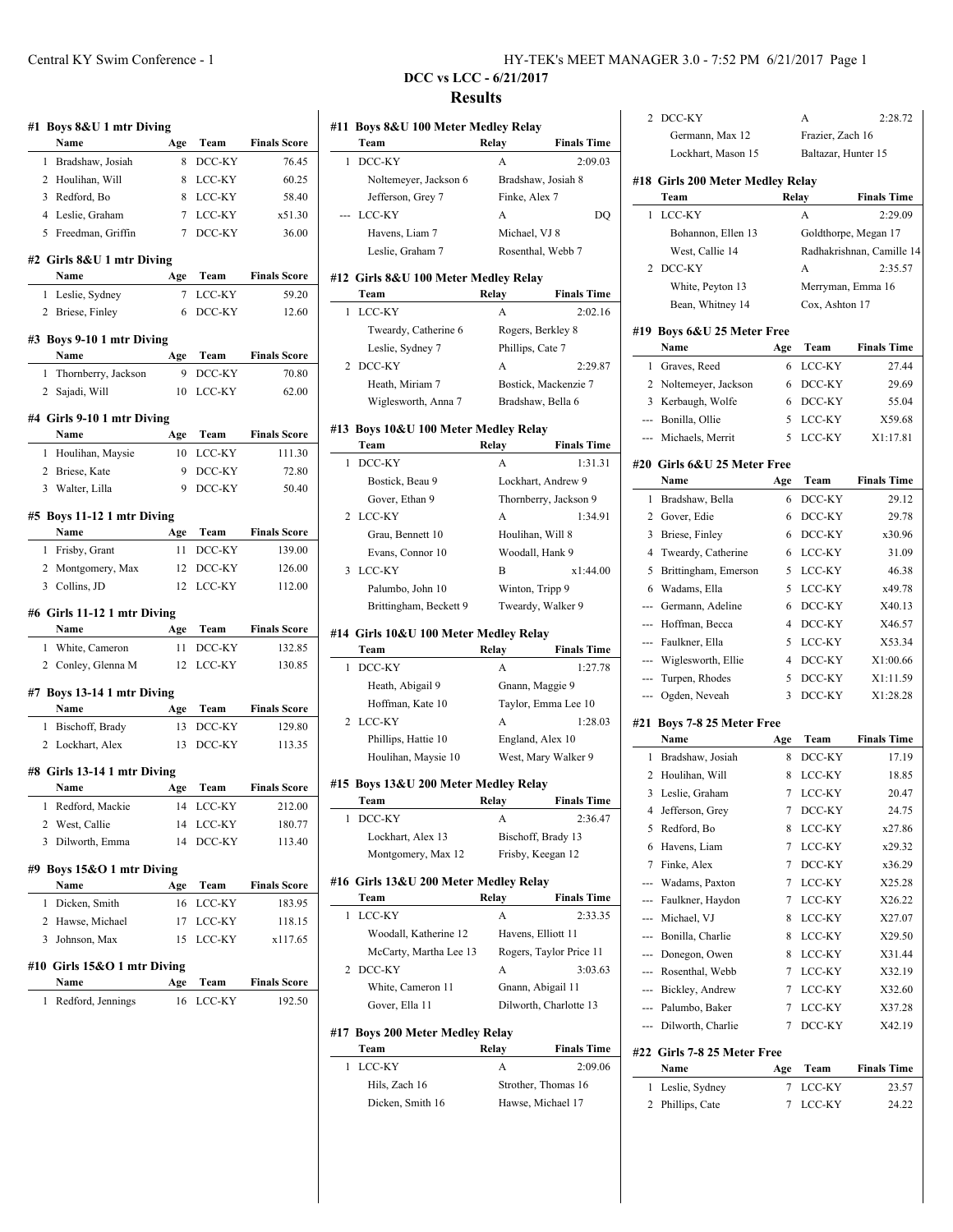## **(#22 Girls 7-8 25 Meter Free)** 3 Rogers, Berkley 8 LCC-KY x29.07 4 Bostick, Mackenzie 7 DCC-KY 29.77 5 Heath, Miriam 7 DCC-KY 44.10 --- Wiglesworth, Anna 7 DCC-KY X29.97 --- Taylor, Sarah Kate 7 DCC-KY X37.31 --- Gnann, Ellen 7 DCC-KY X38.18 --- Coleman, Nora Grace 7 DCC-KY X43.93 **#23 Boys 9-10 25 Meter Free**

|   | Name                     | Age | Team   | <b>Finals Time</b> |
|---|--------------------------|-----|--------|--------------------|
| 1 | Gover, Ethan             | 9   | DCC-KY | 16.47              |
| 2 | Evans, Connor            | 10  | LCC-KY | 16.75              |
| 3 | Woodall, Hank            | 9   | LCC-KY | 19.09              |
| 4 | Thornberry, Jackson      | 9   | DCC-KY | 19.88              |
| 5 | Lockhart, Andrew         | 9   | DCC-KY | x21.65             |
| 6 | Grau, Bennett            | 10  | LCC-KY | x23.62             |
|   | --- Bostick, Beau        | 9   | DCC-KY | X19.25             |
|   | --- Palumbo, John        | 10  | LCC-KY | X20.94             |
|   | --- Tweardy, Walker      | 9   | LCC-KY | X21.28             |
|   | --- Finke, Sam           | 9   | DCC-KY | X22.41             |
|   | --- Brittingham, Beckett | 9   | LCC-KY | X23.06             |
|   | --- Bickley, Logan       | 9   | LCC-KY | X23.25             |
|   | Winton, Tripp            | 9   | LCC-KY | X26.13             |
|   | --- Sajadi, Will         | 10  | LCC-KY | X30.03             |
|   | --- Lee, Tucker          | 9   | LCC-KY | X40.97             |

#### **#24 Girls 9-10 25 Meter Free**

 $\overline{a}$ 

|                | Name                 | Age | Team   | <b>Finals Time</b> |
|----------------|----------------------|-----|--------|--------------------|
| 1.             | Hoffman, Kate        | 10  | DCC-KY | 16.54              |
| 2              | Phillips, Hattie     | 10  | LCC-KY | 16.81              |
| 3              | Houlihan, Maysie     | 10  | LCC-KY | 18.29              |
| 4              | Gnann, Maggie        | 9   | DCC-KY | 18.37              |
| 5              | Radhakrishnan, Reyna | 10  | LCC-KY | x24.69             |
| 6              | Taylor, Emma Lee     | 10  | DCC-KY | x26.04             |
|                | --- Heath, Abigail   | 9   | DCC-KY | X19.93             |
|                | --- Briese, Kate     | 9   | DCC-KY | X23.69             |
|                | --- England, Alex    | 10  | LCC-KY | X23.75             |
|                | --- McMann, Ellie    | 10  | DCC-KY | X24.42             |
|                | --- Havens, Landry   | 9   | LCC-KY | X24.62             |
|                | --- Watson, Charlie  | 9   | LCC-KY | X24.78             |
|                | --- Coleman, Clare   | 9   | DCC-KY | X26.38             |
| $\overline{a}$ | Palumbo, Sanina      | 10  | LCC-KY | X26.78             |
|                |                      |     |        |                    |

#### **#25 Boys 11-12 50 Meter Free**

|    | Name                | Age | Team      | <b>Finals Time</b> |
|----|---------------------|-----|-----------|--------------------|
|    | 1 Montgomery, Max   |     | 12 DCC-KY | 29.56              |
|    | 2 Frisby, Keegan    |     | 12 DCC-KY | 39.40              |
| 3  | Edelen, Wade        |     | 11 LCC-KY | 41.75              |
|    | 4 Edelen, Hamilton  | 11. | LCC-KY    | 42.03              |
| 5. | Germann, Max        |     | 12 DCC-KY | x43.29             |
|    | --- Bostick, Cannon |     | DCC-KY    | X49.00             |
|    |                     |     |           |                    |

### **#26 Girls 11-12 50 Meter Free**

| <b>Name</b>          | Age | Team      | <b>Finals Time</b> |
|----------------------|-----|-----------|--------------------|
| 1 Woodall, Katherine |     | 12 LCC-KY | 32.38              |
| 2 Havens, Elliott    |     | 11 LCC-KY | 33.03              |
| 3 Gover, Ella        |     | 11 DCC-KY | 34.01              |
|                      |     |           |                    |

### **DCC vs LCC - 6/21/2017 Results**

|                | Noltemeyer, Jackson<br>Kerbaugh, Wolfe | 6<br>6   | DCC-KY         | DQ                 |
|----------------|----------------------------------------|----------|----------------|--------------------|
|                |                                        |          |                |                    |
|                |                                        |          |                |                    |
| 2              |                                        |          | DCC-KY         | 35.34              |
| 1              | Graves, Reed                           | 6        | LCC-KY         | 34.34              |
| #31            | Boys 6&U 25 Meter Back<br>Name         | Age      | Team           | <b>Finals Time</b> |
|                |                                        |          |                |                    |
| ---            | Berkley, Ann Catherine                 | 15       | LCC-KY         | X1:01.38           |
| 5              | Redford, Jennings                      | 16       | LCC-KY         | x37.72             |
| 4              | Nunelly, Caroline                      | 17       | LCC-KY         | x34.97             |
| 3              | Corbett, Maggie                        | 15       | LCC-KY         | 34.60              |
| 2              | Merryman, Emma                         | 16       | DCC-KY         | 33.35              |
| 1              | Goldthorpe, Megan                      | 17       | LCC-KY         | 31.87              |
|                | Name                                   | Age      | Team           | <b>Finals Time</b> |
|                | #30 Girls 50 Meter Free                |          |                |                    |
| ---            | Johnson, Max                           | 15       | LCC-KY         | X36.84             |
| ---            | Sutton, Conner                         | 15       | LCC-KY         | X33.81             |
| ---            | Hawse, Michael                         | 17       | LCC-KY         | X30.78             |
| ---            | Jett, Mac                              | 15       | LCC-KY         | X29.21             |
| 6              | Baltazar, Hunter                       | 15       | DCC-KY         | x35.45             |
| 5              | Lockhart, Mason                        | 15       | DCC-KY         | 30.00              |
| 4              | Frazier, Zach                          | 16       | DCC-KY         | 27.63              |
| 3              | Strother, Thomas                       | 16       | LCC-KY         | x27.41             |
| 2              | Dicken, Smith                          | 16       | LCC-KY         | 27.34              |
| 1              | Hils, Zach                             | 16       | LCC-KY         | 25.60              |
|                | Name                                   | Age      | Team           | <b>Finals Time</b> |
|                | #29 Boys 50 Meter Free                 |          |                |                    |
| ---            | Gradek, Anna                           | 14       | LCC-KY         | XDQ                |
| ---            | Lee, Palmer                            | 13       | LCC-KY         | X53.57             |
| ---            | Dilworth, Emma                         | 14       | DCC-KY         | X41.59             |
| ---            | McCarty, Martha Lee                    | 13       | LCC-KY         | X39.35             |
| 6              | Dilworth, Charlotte                    | 13       | DCC-KY         | x42.51             |
| 5              | White, Peyton                          | 13       | DCC-KY         | 40.75              |
| $\overline{4}$ | Radhakrishnan, Camille                 | 14       | LCC-KY         | x36.04             |
| 3              | Bean, Whitney                          | 14       | DCC-KY         | 32.25              |
| 2              | Bohannon, Ellen                        | 13       | LCC-KY         | 31.72              |
| 1              | West, Callie                           | 14       | LCC-KY         | 30.75              |
|                | Name                                   | Age      | Team           | <b>Finals Time</b> |
| #28            | Girls 13-14 50 Meter Free              |          |                |                    |
|                |                                        |          |                |                    |
| 5              | Conley, William                        | 14       | LCC-KY         | x39.48             |
| 4              | Gradek, Connor                         | 14       | LCC-KY         | 35.03              |
| 3              | Bischoff, Brady                        | 13       | DCC-KY         | 32.87              |
| 2              | Lockhart, Alex                         | 13<br>13 | DCC-KY         | 29.09<br>32.78     |
| 1              | Strother, Duncan                       | Age      | Team<br>LCC-KY | <b>Finals Time</b> |
|                | #27 Boys 13-14 50 Meter Free<br>Name   |          |                |                    |
|                |                                        |          |                |                    |
| ---            | Funkhouser, Maddy                      | 11       | DCC-KY         | X51.75             |
| ---            | Winton, Raleigh                        | 11       | LCC-KY         | X42.06             |
| ---            | Pulliam, Maggie                        | 12       | LCC-KY         | X41.78             |
| ---            | Conley, Glenna M                       | 12       | LCC-KY         | X40.66             |
| 6              | White, Cameron                         | 11       | DCC-KY         | x46.30             |
| 5              | Gnann, Abigail                         | 11       | DCC-KY         | 45.19              |
| 4              | Rogers, Taylor Price                   | 11       | LCC-KY         | x41.81             |

|                       | #32 Girls 6&U 25 Meter Back         |                |                  |                    |
|-----------------------|-------------------------------------|----------------|------------------|--------------------|
|                       | Name                                | Age            | Team             | <b>Finals Time</b> |
| 1                     | Bradshaw, Bella                     | 6              | DCC-KY           | 30.16              |
| 2                     | Tweardy, Catherine                  | 6              | LCC-KY           | 31.78              |
| 3                     | Gover, Edie                         | 6              | DCC-KY           | 32.75              |
| 4                     | Briese, Finley                      | 6              | DCC-KY           | x42.13             |
| 5                     | Brittingham, Emerson                | 5              | LCC-KY           | 56.00              |
| 6                     | Wadams, Ella                        | 5              | LCC-KY           | x56.68             |
| ---                   | Germann, Adeline                    | 6              | DCC-KY           | X48.94             |
| $\overline{a}$        | Hoffman, Becca                      | 4              | DCC-KY           | X52.79             |
| $\overline{a}$        | Goodwin, Ruth                       | 5              | DCC-KY           | X1:10.75           |
| ---                   | Turpen, Rhodes                      | 5              | DCC-KY           | X1:14.78           |
| ---                   | Wiglesworth, Ellie                  | 4              | DCC-KY           | X1:24.00           |
| ---                   | Ogden, Neveah                       | 3              | DCC-KY           | <b>XDQ</b>         |
|                       | #33 Boys 7-8 25 Meter Back          |                |                  |                    |
|                       | Name                                | Age            | Team             | <b>Finals Time</b> |
| 1                     | Bradshaw, Josiah                    | 8              | DCC-KY           | 22.94              |
| 2                     | Houlihan, Will                      | 8              | LCC-KY           | 25.09              |
| 3                     | Jefferson, Grey                     | 7              | DCC-KY           | 30.91              |
| $\overline{4}$        | Havens, Liam                        | 7              | LCC-KY           | 34.72              |
| 5                     | Michael, VJ                         | 8              | LCC-KY           | x38.40             |
| $\overline{a}$        | Leslie, Graham                      | 7              | LCC-KY           | X33.72             |
| ---                   | Rosenthal, Webb                     | 7              | LCC-KY           | X34.09             |
| $\overline{a}$        | Donegon, Owen                       | 8              | LCC-KY           | X34.69             |
| ---                   | Wadams, Paxton                      | 7              | LCC-KY           | X35.72             |
| $\overline{a}$        | Faulkner, Haydon                    | 7              | LCC-KY           | X36.07             |
| $\overline{a}$        | Palumbo, Baker                      | 7              | LCC-KY           | X41.03             |
| $\overline{a}$        | Bonilla, Charlie                    | 8              | LCC-KY           | X42.10             |
| $---$                 | Finke, Alex                         | 7              | DCC-KY           | X44.78             |
| $\overline{a}$        | Bickley, Andrew                     | 7              | LCC-KY           | X45.59             |
|                       | #34 Girls 7-8 25 Meter Back         |                |                  |                    |
|                       | Name                                | Age            | Team             | <b>Finals Time</b> |
| 1                     | Leslie, Sydney                      | 7              | LCC-KY           | 26.94              |
| 2                     | Wiglesworth, Anna                   | 7              | DCC-KY           | 28.06              |
| 3                     | Phillips, Cate                      | 7              | LCC-KY           | 31.68              |
| 4                     | Rogers, Berkley                     | 8              | LCC-KY           | x32.40             |
| 5                     | Gnann, Ellen                        | 7              | DCC-KY           | 40.91              |
| 6                     | Bostick, Mackenzie                  | $\overline{7}$ | DCC-KY           | x48.23             |
| ---                   | Ruschell, Charlotte                 | 7              | LCC-KY           | X40.72             |
| $\overline{a}$        | Goodwin, June                       | 7              | DCC-KY           | X53.56             |
| ---                   | Coleman, Nora Grace                 | 7              | DCC-KY           | X56.87             |
|                       |                                     |                |                  |                    |
|                       | #35 Boys 9-10 25 Meter Back<br>Name | Age            | Team             | <b>Finals Time</b> |
| 1                     | Evans, Connor                       | 10             | LCC-KY           | 19.68              |
| 2                     | Bostick, Beau                       | 9              | DCC-KY           | 23.53              |
| 3                     | Lockhart, Andrew                    | 9              | DCC-KY           | 23.78              |
| 4                     | Woodall, Hank                       | 9              | LCC-KY           | 24.78              |
| 5                     | Thornberry, Jackson                 | 9              | DCC-KY           | x27.56             |
| 6                     | Grau, Bennett                       | 10             | LCC-KY           | x32.21             |
| 7                     | Sajadi, Will                        | 10             | LCC-KY           | x36.61             |
| ---                   | Gover, Ethan                        | 9              | DCC-KY           | X21.00             |
|                       | --- Brittingham, Beckett            | 9              | LCC-KY           | X22.31             |
|                       |                                     |                |                  |                    |
|                       |                                     |                |                  |                    |
| $\overline{a}$<br>--- | Finke, Sam<br>Palumbo, John         | 9<br>10        | DCC-KY<br>LCC-KY | X24.10<br>X26.81   |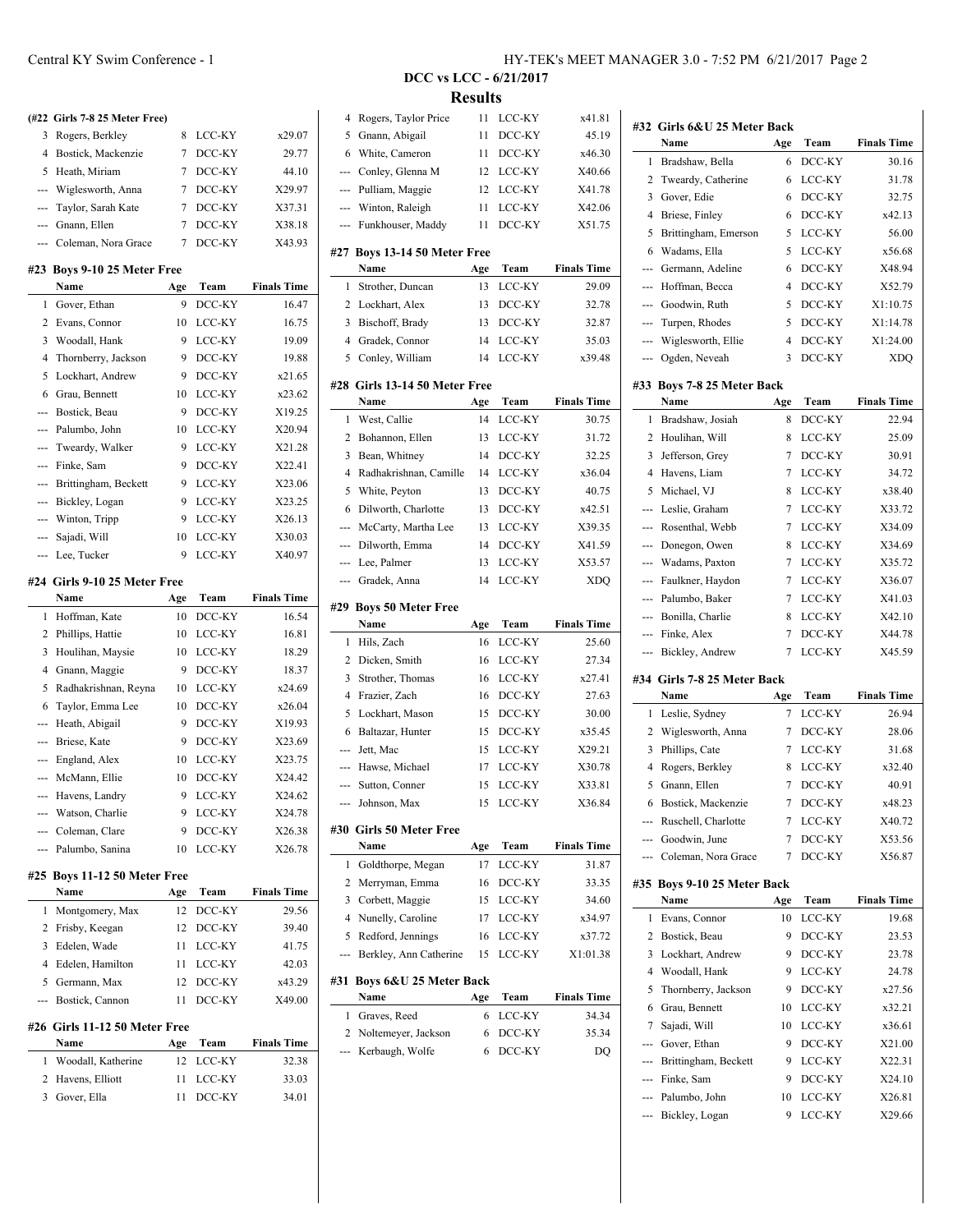|                | (#35 Boys 9-10 25 Meter Back)              |          |                  |                    |
|----------------|--------------------------------------------|----------|------------------|--------------------|
| ---            | Winton, Tripp                              | 9        | LCC-KY           | X30.54             |
| $\overline{a}$ | Tweardy, Walker                            | 9        | LCC-KY           | X36.40             |
| ---            | Lee, Tucker                                | 9        | LCC-KY           | X49.78             |
|                | #36 Girls 9-10 25 Meter Back               |          |                  |                    |
|                | Name                                       | Age      | Team             | <b>Finals Time</b> |
| 1              | Hoffman, Kate                              | 10       | DCC-KY           | 18.66              |
| 2              | Houlihan, Maysie                           | 10       | LCC-KY           | 20.63              |
| 3              | Gnann, Maggie                              | 9        | DCC-KY           | 24.13              |
| 4              | Heath, Abigail                             | 9        | DCC-KY           | x24.44             |
| 5              | England, Alex                              | 10       | LCC-KY           | 24.47              |
| 6              | Watson, Charlie                            | 9        | LCC-KY           | x26.19             |
| ---            | Phillips, Hattie                           | 10       | LCC-KY           | X21.34             |
| ---            | Briese, Kate                               | 9        | DCC-KY           | X27.11             |
| ---            | Coleman, Clare                             | 9        | DCC-KY           | X28.22             |
| $\overline{a}$ | McMann, Ellie                              | 10       | DCC-KY           | X28.84             |
| ---            | Palumbo, Sanina<br>Havens, Landry          | 10<br>9  | LCC-KY<br>LCC-KY | X31.00<br>X31.19   |
| ---            | Taylor, Emma Lee                           | 10       | DCC-KY           | X31.78             |
| $\cdots$       | Rosenthal, Lydia                           | 9        | LCC-KY           | X37.00             |
|                |                                            |          |                  |                    |
|                | #37 Boys 11-12 50 Meter Back               |          |                  |                    |
|                | Name                                       | Age      | Team             | <b>Finals Time</b> |
| 1              | Montgomery, Max                            | 12       | DCC-KY           | 35.00              |
| 2              | Germann, Max                               | 12       | DCC-KY           | 46.02              |
| 3              | Frisby, Keegan                             | 12       | DCC-KY           | x52.85             |
| 4              | Edelen, Wade                               | 11       | LCC-KY           | 57.12              |
| 5              | Edelen, Hamilton                           | 11       | LCC-KY           | 59.91              |
|                |                                            |          |                  |                    |
| ---            | Bostick, Cannon                            | 11       | DCC-KY           | X56.09             |
|                | #38 Girls 11-12 50 Meter Back              |          |                  |                    |
|                | Name                                       | Age      | Team             | <b>Finals Time</b> |
| 1              | Woodall, Katherine                         | 12       | LCC-KY           | 35.93              |
| 2              | Gover, Ella                                | 11       | DCC-KY           | 40.97              |
| 3              | Conley, Glenna M                           | 12       | LCC-KY           | 48.81              |
| 4              | Pulliam, Maggie                            | 12       | LCC-KY           | x49.69             |
| 5              | White, Cameron                             | 11       | DCC-KY           | 55.09              |
| 6              | Gnann, Abigail                             | 11       | DCC-KY           | x59.67             |
|                | Havens, Elliott                            | 11       | LCC-KY           | X39.34             |
|                | Rogers, Taylor Price                       | 11       | LCC-KY           | X52.00             |
| ---<br>---     | Winton, Raleigh                            | 11       | LCC-KY           | X54.09             |
|                | Funkhouser, Maddy                          | 11       | DCC-KY           | X56.84             |
|                | #39 Boys 13-14 50 Meter Back               |          |                  |                    |
|                | Name                                       | Age      | Team             | <b>Finals Time</b> |
| 1              | Lockhart, Alex                             | 13       | DCC-KY           | 39.41              |
| 2              | Conley, William                            | 14       | LCC-KY           | 45.53              |
|                | #40 Girls 13-14 50 Meter Back              |          |                  |                    |
|                | Name                                       | Age      | Team             | <b>Finals Time</b> |
| 1              | West, Callie                               | 14       | LCC-KY           | 34.16              |
| 2              | Bohannon, Ellen                            | 13       | LCC-KY           | 37.06              |
| 3              | Bean, Whitney                              | 14       | DCC-KY           | 39.12              |
| 4              | White, Peyton                              | 13       | DCC-KY           | 50.37              |
| ---            | Gradek, Anna                               | 14       | LCC-KY           | X43.50             |
| ---<br>---     | McCarty, Martha Lee<br>Dilworth, Charlotte | 13<br>13 | LCC-KY<br>DCC-KY | X47.46<br>X49.91   |

Central KY Swim Conference - 1 HY-TEK's MEET MANAGER 3.0 - 7:52 PM 6/21/2017 Page 3

**DCC vs LCC - 6/21/2017 Results**

|                | Lee, Palmer                        |           |                  | X1:01.75           |
|----------------|------------------------------------|-----------|------------------|--------------------|
| #41            | <b>Boys 50 Meter Back</b>          |           |                  |                    |
|                | Name                               | Age       | Team             | <b>Finals Time</b> |
| 1              | Hils, Zach                         | 16        | LCC-KY           | 29.10              |
| 2              | Dicken, Smith                      | 16        | LCC-KY           | 31.75              |
| 3              | Jett, Mac                          | 15        | LCC-KY           | x36.19             |
|                | 4 Frazier, Zach                    | 16        | DCC-KY           | 37.31              |
| 5              | Baltazar, Hunter                   | 15        | DCC-KY           | 46.47              |
|                | #42 Girls 50 Meter Back            |           |                  |                    |
|                | Name                               | Age       | Team             | <b>Finals Time</b> |
| 1              | Goldthorpe, Megan                  | 17        | LCC-KY           | 39.18              |
| 2              | Merryman, Emma                     | 16        | DCC-KY           | 42.50              |
| ---            | Berkley, Ann Catherine             | 15        | LCC-KY           | X1:21.45           |
|                | #43 Boys 8&U 25 Meter Fly          |           |                  |                    |
|                | Name                               | Age       | Team             | <b>Finals Time</b> |
| 1              | Houlihan, Will                     | 8         | LCC-KY           | 21.44              |
| $\overline{2}$ | Jefferson, Grey                    | 7         | DCC-KY           | 27.75              |
|                | 3 Leslie, Graham                   | 7         | LCC-KY           | 37.28              |
| ---            | Finke, Alex                        | 7         | DCC-KY           | DQ                 |
| ---            | Michael, VJ                        | 8         | LCC-KY           | <b>XDQ</b>         |
|                |                                    |           |                  |                    |
|                | #44 Girls 8&U 25 Meter Flv<br>Name | Age       | Team             | <b>Finals Time</b> |
| 1              | Leslie, Sydney                     | 7         | LCC-KY           | 28.63              |
| 2              | Wiglesworth, Anna                  | 7         | DCC-KY           | 36.28              |
|                | --- Heath, Miriam                  | 7         | DCC-KY           | DQ                 |
| ---            | Taylor, Sarah Kate                 | 7         | DCC-KY           | <b>XDQ</b>         |
| ---            | Gnann, Ellen                       | 7         | DCC-KY           | XDQ                |
| ---            | Bostick, Mackenzie                 | 7         | DCC-KY           | <b>XDQ</b>         |
|                |                                    |           |                  |                    |
|                | #45 Boys 9-10 25 Meter Fly<br>Name | Age       | Team             | <b>Finals Time</b> |
| 1              | Gover, Ethan                       | 9         | DCC-KY           | 20.44              |
| 2              | Evans, Connor                      | 10        | LCC-KY           |                    |
| 3              |                                    |           |                  |                    |
|                |                                    |           |                  | 21.44              |
|                | Lockhart, Andrew                   | 9         | DCC-KY           | 21.79              |
| 4              | Bostick, Beau                      | 9         | DCC-KY           | x24.43             |
| 5              | Woodall, Hank                      | 9         | LCC-KY           | 31.29              |
| ---<br>---     | Tweardy, Walker                    | 9<br>9    | LCC-KY           | X21.47             |
|                | Brittingham, Beckett               |           | LCC-KY           | X26.84             |
| ---            | Thornberry, Jackson                | 9         | DCC-KY           | X27.28             |
| ---            | Finke, Sam                         | 9         | DCC-KY           | X31.47             |
| ---            | --- Grau, Bennett<br>Palumbo, John | 10<br>10  | LCC-KY<br>LCC-KY | XDQ<br>DQ          |
|                |                                    |           |                  |                    |
|                | #46 Girls 9-10 25 Meter Fly        |           |                  |                    |
| 1              | Name<br>Hoffman, Kate              | Age<br>10 | Team             | <b>Finals Time</b> |
|                |                                    | 9         | DCC-KY           | 18.32              |
| 2<br>3         | Heath, Abigail<br>Phillips, Hattie | 10        | DCC-KY<br>LCC-KY | 18.94              |
| 4              |                                    | 10        |                  | 19.34              |
|                | Houlihan, Maysie                   |           | LCC-KY           | 19.78              |
| 5<br>---       | Taylor, Emma Lee                   | 10<br>9   | DCC-KY           | x33.85             |
| ---            | Gnann, Maggie                      | 10        | DCC-KY           | X22.37             |
|                | England, Alex                      |           | LCC-KY           | X26.38             |
| ---            | --- Palumbo, Sanina                | 10        | LCC-KY           | X30.53             |
|                | Briese, Kate<br>McMann, Ellie      | 9<br>10   | DCC-KY<br>DCC-KY | X37.25<br>XDQ      |

|                | #47 Boys 11-12 50 Meter Fly             |        |                  |                    |
|----------------|-----------------------------------------|--------|------------------|--------------------|
|                | Name                                    | Age    | Team             | <b>Finals Time</b> |
| 1              | Montgomery, Max                         | 12     | DCC-KY           | 31.79              |
| 2              | Frisby, Keegan                          | 12     | DCC-KY           | 43.61              |
| 3              | Bostick. Cannon                         | 11     | DCC-KY           | x59.03             |
|                | --- Edelen, Hamilton                    | 11     | LCC-KY           | X53.56             |
|                | --- Edelen, Wade                        | 11     | LCC-KY           | XDO                |
|                | #48 Girls 11-12 50 Meter Fly            |        |                  |                    |
|                | Name                                    | Age    | Team             | <b>Finals Time</b> |
| 1              | Woodall, Katherine                      | 12     | LCC-KY           | 33.90              |
| $\overline{c}$ | Havens, Elliott                         | 11     | LCC-KY           | 36.09              |
| 3              | Gover, Ella                             | 11     | DCC-KY           | 39.22              |
| ---            | Pulliam, Maggie                         | 12     | LCC-KY           | X49.93             |
|                | #49 Boys 13-14 50 Meter Fly             |        |                  |                    |
|                | Name                                    | Age    | Team             | <b>Finals Time</b> |
| 1              | Strother, Duncan                        | 13     | LCC-KY           | 34.31              |
| 2              | Gradek, Connor                          | 14     | LCC-KY           | 37.75              |
| 3              | Bischoff, Brady                         | 13     | DCC-KY           | 38.41              |
|                |                                         |        |                  |                    |
|                | #50 Girls 13-14 50 Meter Fly            |        |                  |                    |
|                | Name                                    | Age    | Team             | <b>Finals Time</b> |
| 1              | West, Callie                            | 14     | LCC-KY           | 32.41              |
| 2              | Bean, Whitney                           | 14     | DCC-KY           | 35.65              |
| 3              | Bohannon, Ellen                         | 13     | LCC-KY           | 36.78              |
|                | --- Gradek, Anna                        | 14     | LCC-KY           | X38.25             |
| #51            | <b>Boys 50 Meter Fly</b>                |        |                  |                    |
|                | Name                                    | Age    | Team             | <b>Finals Time</b> |
| 1              | Hils, Zach                              | 16     | LCC-KY           | 28.12              |
| 2              | Dicken, Smith                           | 16     | LCC-KY           | 29.28              |
| 3              | Strother, Thomas                        | 16     | LCC-KY           | x32.47             |
| 4              | Lockhart, Mason                         | 15     | DCC-KY           | 33.00              |
| ---            | Jett, Mac                               | 15     | LCC-KY           | X32.75             |
|                | #52 Girls 50 Meter Fly                  |        |                  |                    |
|                | Name                                    | Age    | Team             | <b>Finals Time</b> |
|                | Goldthorpe, Megan                       | 17     | LCC-KY           | X36.00             |
| #53            | Boys 8&U 25 Meter Breast                |        |                  |                    |
|                | Name                                    | Age    | Team             | <b>Finals Time</b> |
| 1              | Bradshaw, Josiah                        | 8      | DCC-KY           | 28.66              |
| 2              | Redford, Bo                             | 8      | LCC-KY           | 34.76              |
| 3              | Michael, VJ                             | 8      | LCC-KY           | 41.82              |
| ---            | Houlihan, Will                          | 8      | LCC-KY           | X28.78             |
|                | --- Jefferson, Grey                     | 7      | DCC-KY           | X40.41             |
|                | --- Finke, Alex                         | 7      | DCC-KY           | DQ                 |
|                | --- Leslie, Graham                      | 7      | LCC-KY           | <b>XDQ</b>         |
|                |                                         |        |                  |                    |
|                | #54 Girls 8&U 25 Meter Breast           |        |                  |                    |
|                | Name                                    | Age    | Team             | <b>Finals Time</b> |
| 1              | Phillips, Cate                          | 7      | LCC-KY           | 34.69              |
| 2              | Rogers, Berkley                         | 8      | LCC-KY           | 40.63              |
| 3              | Bostick, Mackenzie                      | 7      | DCC-KY           | 48.22              |
|                | --- Leslie, Sydney                      | 7      | LCC-KY           | X37.41             |
|                | --- Heath, Miriam                       | 7      | DCC-KY           | DQ                 |
| ---            | --- Coleman, Nora Grace<br>Gnann, Ellen | 7<br>7 | DCC-KY<br>DCC-KY | <b>XDQ</b><br>XDQ  |
|                |                                         |        |                  |                    |